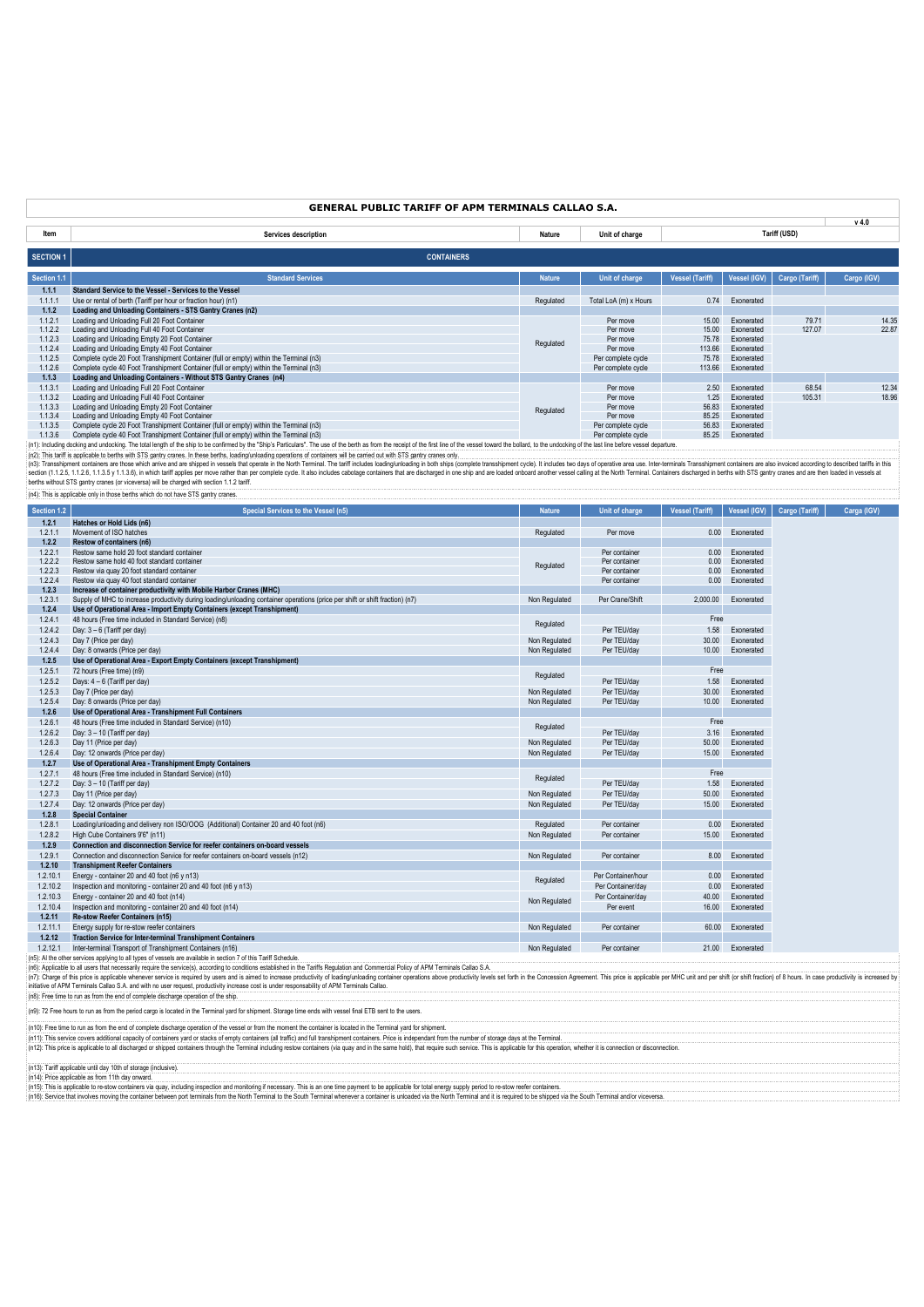| Section 1.3 | Special Service of Use of Operational Area (Port Terminal) - Services to the Cargo           | <b>Nature</b> | Unit of charge | Vessel (Tariff) | Vessel (IGV) | Cargo (Tariff) | Carga (IGV) |
|-------------|----------------------------------------------------------------------------------------------|---------------|----------------|-----------------|--------------|----------------|-------------|
| 1.3.1       | Use of Operational Area - Import Full Containers (except Transhipment) (n17)                 |               |                |                 |              |                |             |
| 1.3.1.1     | 48 hours to import and/or discharge container (Free time included in Standard Service) (n18) | Regulated     |                |                 |              |                | Free        |
| 1.3.1.2     | Day: $3 - 6$ (Tariff per day)                                                                |               | Per TEU/dav    |                 |              | 3.16           | 0.57        |
| 1.3.1.3     | Day 7 (Price per day) container 20 and 40 foot                                               |               | Por TEU        |                 |              | 180.00         | 32.40       |
| 1.3.1.4     | Days: 8 - 10 (Price per day)                                                                 |               | Per TEU/dav    |                 | 30.00        | 5.40           |             |
| 1.3.1.5     | Days: 11 - 20 (Price per day)                                                                | Non Regulated | Per TEU/dav    |                 | 30.00        | 5.40           |             |
| 1.3.1.6     | Days: 21 - 28 (Price per day)                                                                |               | Per TEU/dav    |                 | 30.00        | 5.40           |             |
| 1.3.1.7     | Day: 29 onwards (Price per day)                                                              |               | Per TEU/dav    |                 | 30.00        | 5.40           |             |
| 1.3.2       | Use of Operational Area - Export Full Containers (except Transhipment) (n17)                 |               |                |                 |              |                |             |
| 1.3.2.1     | 72 hours to export and/or loading container (Free time) (n19)                                | Regulated     |                |                 |              |                | Free        |
| 1.3.2.2     | Days: 4 - 6 (Tariff per day)                                                                 |               | Per TEU/dav    |                 |              | 3.16           | 0.57        |
| 1.3.2.3     | Day 7 (Price per day) container 20 and 40 foot                                               |               | Por TEU        |                 |              | 180.00         | 32.40       |
| 1.3.2.4     | Days: 8 - 10 (Price per day)                                                                 |               | Per TEU/dav    |                 |              | 30.00          | 5.40        |
| 1.3.2.5     | Days: 11 - 20 (Price per day)                                                                | Non Regulated | Per TEU/dav    |                 |              | 30.00          | 5.40        |
| 1.3.2.6     | Days: 21 - 28 (Price per day)                                                                |               | Per TEU/dav    |                 |              | 30.00          | 5.40        |
| 1.3.2.7     | Day: 29 onwards (Price per day)                                                              |               | Per TEU/dav    |                 |              | 30.00          | 5.40        |

(n17): Tariffs and prices set forth in sub-section 1.3.1 and 1.3.2 are applicable to those containers that have been discharged/loaded via the North Terminal as per conditions established in the Concession Contract.

(n18): Free time to run as from the end of complete cargo discharge operation of the vessel. Calculation of use of operational area starts from the date and hour of complete cargo discharge from vessel and finishes when co

(n19): Free time period is 72 hours which is calculated from the date the container is placed in the container vard for shipment. Calculation of use of operational area (storage) ends with the final Estimated Time of Berth

| Section 1.4 | <b>Temporary Depot Special Service - Services to the Cargo</b>                                                                                                                                                                 | <b>Nature</b> | Unit of charge                                  | <b>Vessel (Tariff)</b>                                               | Vessel (IGV) | Cargo (Tariff) | Cargo (IGV) |  |
|-------------|--------------------------------------------------------------------------------------------------------------------------------------------------------------------------------------------------------------------------------|---------------|-------------------------------------------------|----------------------------------------------------------------------|--------------|----------------|-------------|--|
| 1.4.1       | Temporary Depot Integrated Service for dry import containers (n20)                                                                                                                                                             |               |                                                 |                                                                      |              |                |             |  |
| 1.4.1.      | 20' Container - Includes use of area until the 10th day                                                                                                                                                                        |               | Per container                                   |                                                                      |              | 208.00         | 37.44       |  |
| 1.4.1.2     | 40' Container - Includes use of area until the 10th day                                                                                                                                                                        |               | Per container                                   |                                                                      |              | 275.00         | 49.50       |  |
| 1.4.1.3     | Use of area during days 11 - 20 (Price per day) (n21)                                                                                                                                                                          | Non Regulated | Per TEU/dav                                     |                                                                      |              | 15.00          | 2.70        |  |
| 1.4.1.4     | Use of area during days 21 - 28 (Price per day) (n21)                                                                                                                                                                          |               | Per TEU/day                                     |                                                                      |              | 20.00          | 3.60        |  |
| 1.4.1.5     | Use of area from 29th day onwards and other services (n21)                                                                                                                                                                     |               |                                                 | See section 1.3.1.7 and others from section 1.5                      |              |                |             |  |
| 1.4.2       | Temporary Depot Integrated Service for dry export containers (n22)                                                                                                                                                             |               |                                                 |                                                                      |              |                |             |  |
| 1.4.2.1     | 20' Container - Includes use of area until the 7th day                                                                                                                                                                         |               | Per container                                   |                                                                      |              | 143.00         | 25.74       |  |
| 1.4.2.2     | 40' Container - Includes use of area until the 7th day                                                                                                                                                                         |               | Per container                                   |                                                                      |              | 200.00         | 36.00       |  |
| 1.4.2.3     | Use of area days $8 - 10$ (Price per day) (n23)                                                                                                                                                                                | Non Regulated | Per TEU/day                                     |                                                                      |              | 7.00           | 1.26        |  |
| 1.4.2.4     | Use of area days $11 - 20$ (Price per day) (n23)                                                                                                                                                                               |               | Per TEU/day                                     |                                                                      |              | 9.00           | 1.62        |  |
| 1.4.2.5     | Use of area during days 21 - 28 (Price per day) (n23)                                                                                                                                                                          |               | Per TEU/day                                     |                                                                      |              | 20.00          | 3.60        |  |
| 1.4.2.6     | Use of area from 29th day onwards and other services (n23)                                                                                                                                                                     |               | See section 1.3.2.7 and others from section 1.5 |                                                                      |              |                |             |  |
| 1.4.3       | Temporary Depot integrated service for reefer import containers (n24)                                                                                                                                                          |               |                                                 |                                                                      |              |                |             |  |
| 1.4.3.1     | 20' Container - Includes use of area until the 7th                                                                                                                                                                             |               | Per container                                   |                                                                      |              | 280.00         | 50.40       |  |
| 1.4.3.2     | 40' Container - Includes use of area until the 7th                                                                                                                                                                             | Non Regulated | Per container                                   |                                                                      |              | 345.00         | 62.10       |  |
| 1.4.3.3     | Use of area during days 8 - 10 (Price per day) (n25)                                                                                                                                                                           |               | Per TEU/dav                                     |                                                                      |              | 10.00          | 1.80        |  |
| 1.4.3.4     | Use of area from day 11 onwards and other services (n25)                                                                                                                                                                       |               |                                                 | See section 1.4.1.3, 1.4.1.4 and 1.3.1.7 and others from section 1.5 |              |                |             |  |
| 1.4.4       | Temporary Depot integrated service for reefer export containers (n26)                                                                                                                                                          |               |                                                 |                                                                      |              |                |             |  |
| 1.4.4.1     | 20' Container - Includes use of area until the 7th                                                                                                                                                                             |               | Per Container                                   |                                                                      |              | 260.00         | 46.80       |  |
| 1.4.4.2     | 40' Container - Includes use of area until the 7th                                                                                                                                                                             | Non Regulated | Per Container                                   |                                                                      |              | 320.00         | 57.60       |  |
| 1.4.4.3     | Use of area from day 8 onwards and other services (n27)                                                                                                                                                                        |               |                                                 | See section 1.4.2.3 to 1.4.2.5, 1.3.2.7 and others of section 1.5    |              |                |             |  |
|             | (n20): This shall be applicable whenever APM Terminals Callao S.A. has been nominated as Temporary Depot (3014). Service includes Cargo Portion of Standard Service, use of operational area until the 10th day, documentation |               |                                                 |                                                                      |              |                |             |  |

operational area is from the date of complete cargo discharge of the vessel and finishes when the container is withdrawn from the container yard. First two days (48 hours) are free of charge and are included within the sta of storage days.

(n22): This shall be applicable whenever APM Terminals Callao S.A. has been nominated as Temporary Depot (3014). Service includes Cargo Portion of Standard Service, use of operational area until the 7th day, documentation

1.5.5. are applicable independently from the number of storage days.<br>[(n24): This shall be applicable whenever APM Terminals Callao S. lao S.A. has been nominated as Temporary Depot (3014). Service includes Cargo Portion of Standard Service, use of operational area until the 7th day, energy supply to reefer containers until the 7th day, inspection and mon

mentation emission (volante), customs transmission. Use of operational area is calculated is from the date of complete cargo discharge of the vessel until the container is withdrawn from the container vard. First two days (n25): Price of section 14.3.3 is applicable to use of operational area from days 8 to 10 of Temporary Depot; price of section 14.1.3 is applicable for days 11 to 20; price of section 14.14 is applicable for days 21 to 28;

day 8th onwards and price of section 1.5.2.4 is applicable for inspection and monitoring for day 8th onwards as well. For the other services, the sections 1.5.1, 1.5.3, 1.5.4 and 1.5.5. are applicable independently from th

temporary depot documentation emission (volante), customs transmission. Use of operational area is calculated from the date the container is placed in the container yard until the final Estimated Time of Berthing (ETB) of

and the nonvards and price of section 1.5.2.4 is applicable for inspection and monitoring for day 8th onwards as well. For the other services, the sections 1.5.1, 1.5.3, 1.5.4, and 1.5.5. are applicable independently from

| Section 1.5 | Other Special Services for Containers (Port Terminal & Tempory Depot) - Services to the Cargo                                                                                                   | <b>Nature</b> | Unit of charge     | <b>Vessel (Tariff)</b> | <b>Vessel (IGV)</b> | Cargo (Tariff) | Cargo (IGV) |
|-------------|-------------------------------------------------------------------------------------------------------------------------------------------------------------------------------------------------|---------------|--------------------|------------------------|---------------------|----------------|-------------|
| 1.5.1       | <b>Special Cargo</b>                                                                                                                                                                            |               |                    |                        |                     |                |             |
| 1.5.1.1     | Treatment of Hazardous cargo containers IMO class 1, class 5.2, class 6.2 and class 7                                                                                                           |               | Per TEU            |                        |                     | 200.00         | 36.00       |
| 1.5.1.2     | Treatment of Hazardous cargo IMO 9 (n28)                                                                                                                                                        |               | Per TEU            |                        |                     | 100.00         | 18.00       |
| 1.5.1.3     | Treatment of Hazardous cargo other IMO classes                                                                                                                                                  | Non Regulated | Per TEU            |                        |                     | 130.00         | 23.40       |
| 1.5.1.4     | Supply of special equipment for handling 20' containers with oversized cargo in the container yard                                                                                              |               | Container-Move     |                        |                     | 150.00         | 27.00       |
| 1.5.1.5     | Supply of special equipment for handling 40' containers with oversized cargo in the container yard                                                                                              |               | Container-Move     |                        |                     | 250.00         | 45.00       |
| 1.5.1.6     | High Cube Containers 9'6" (n29)                                                                                                                                                                 |               | Container          |                        |                     | 15.00          | 2.70        |
| 1.5.2       | <b>Reefer Container</b>                                                                                                                                                                         |               |                    |                        |                     |                |             |
| 1.5.2.1     | Energy - 20' and 40' container (n30 and n31)                                                                                                                                                    | Regulated     | Per container/hour |                        |                     | 0.00           | 0.00        |
| 1.5.2.2     | Inspection and monitoring - 20' and 40' container (n30 and n31)                                                                                                                                 |               | Per container/dav  |                        |                     | 0.00           | 0.00        |
| 1.5.2.3     | Energy - 20' and 40' container (Price per day or fraction day) (n32)                                                                                                                            |               | Per container/dav  |                        |                     | 40.00          | 7.20        |
| 1.5.2.4     | Inspection and monitoring - 20' and 40' container (n32)                                                                                                                                         | Non Regulated | Per event          |                        |                     | 16.00          | 2.88        |
| 1.5.2.5     | Assembly and disassembly of clip system on reefer Gensets (n30)                                                                                                                                 | Regulated     | Per complete cycle |                        |                     | 0.00           | 0.00        |
| 1.5.3       | <b>Cargo Handling and horizontal movement operations</b>                                                                                                                                        |               |                    |                        |                     |                |             |
| 1.5.3.1     | Additional Movement to Standard Service in the terminal as per request of the user or authorities (n30)                                                                                         |               | Per Container      |                        |                     | 0.00           | 0.00        |
| 1.5.3.2     | Cargo inspection with groups o gangs - 20' and 40' container (n30)                                                                                                                              | Regulated     | Per Container      |                        |                     | 0.00           | 0.00        |
| 1.5.3.3     | Cargo inspection with forklifts - 20' and 40' container (n30)                                                                                                                                   |               | Per Container      |                        |                     | 0.00           | 0.00        |
| 1.5.3.4     | Consolidation/deconsolidation of dry containers                                                                                                                                                 |               | Per Container      |                        |                     | 160.00         | 28.80       |
| 1.5.3.5     | Consolidation/deconsolidation of dry containers including Gate In/Gate Out of empty container                                                                                                   |               | Per Container      |                        |                     | 210.00         | 37.80       |
| 1.5.3.6     | Consolidation/deconsolidation of reefer containers                                                                                                                                              | Non Regulated | Per Container      |                        |                     | 530.00         | 95.40       |
| 1.5.3.7     | Consolidation/deconsolidation of reefer containers including Gate In/Gate Out of empty containers                                                                                               |               | Per Container      |                        |                     | 580.00         | 104.40      |
| 1.5.3.8     | Consolidation/deconsolidation of containers with Mobile Harbour Cranes (Price per shift or fraction shift) (n33)                                                                                |               | Per shift          |                        |                     | 1,100.00       | 198.00      |
| 1.5.4       | <b>Other Services</b>                                                                                                                                                                           |               |                    |                        |                     |                |             |
| 1.5.4.1     | Breakdown as per instructions of freight forward agent (n34)                                                                                                                                    |               | Per B/L            |                        |                     | 23.00          | 4.14        |
| 1.5.4.2     | Bill of lading breakdown (n34)                                                                                                                                                                  |               | Per breakdown      |                        |                     | 23.00          | 4.14        |
| 1.5.4.3     | Sweeping of empty container                                                                                                                                                                     |               | Per container      |                        |                     | 6.00           | 1.08        |
| 1.5.4.4     | Simple cleaning of container                                                                                                                                                                    |               | Per container      |                        |                     | 24.00          | 4.32        |
| 1.5.4.5     | Chemical cleaning of container                                                                                                                                                                  | Non Regulated | Per container      |                        |                     | 48.00          | 8.64        |
| 1.5.4.6     | Container repair                                                                                                                                                                                |               | Per Activity       |                        |                     |                | Per quote   |
| 1.5.4.7     | Seal placement services                                                                                                                                                                         |               | Per seal           |                        |                     | 8.50           | 1.53        |
| 1.5.4.8     | Labels Placing or Removal Services (n35)                                                                                                                                                        |               | Per container      |                        |                     | 8.50           | 1.53        |
| 1.5.4.9     | Additional weighing of containers (n36)                                                                                                                                                         |               | Per container      |                        |                     | 21.00          | 3.78        |
| 1.5.5       | <b>Depot for Empty Containers</b>                                                                                                                                                               |               |                    |                        |                     |                |             |
| 1.5.5.1     | Gate In (n37)                                                                                                                                                                                   | Non Regulated | Per container      |                        |                     | 125.00         | 22.50       |
| 1.5.5.2     | Gate Out (n37)                                                                                                                                                                                  |               | Per container      |                        |                     | 85.00          | 15.30       |
|             | (n28): In the event of Fishmeal - IMO class 9 previously declared as such in the Container Announcement List (CAL) for shipping as per procedures - applicable tariff shall be USD 8.5 per TEU. |               |                    |                        |                     |                |             |

(n29): This service covers additional capacity of container yard or stacks of full containers (except transhipment). Price is independant from the number of storage days at the Terminal. This is not applicable for containe

l<br>[(n30): Applicable to all users that necessarily require the service(s), according to conditions established in the Tariffs Regulation and Commercial Policy of APM Terminals Callao S.A.

(n32): This tariff is applicable from day 7 onwards for Port Terminal services (when APMTC has not been appointed Temporary Depot). Whenever APMTC is appointed as Temporary Depot, price is applicable from day 8th onwards.<br> (n31): This is applicable until 6th day of storage also. This tariff is applicable to all containers that are loaded or discharged via the Multipurpose North Terminal, except for transhipment and re-stow containers.

(n34): It is charged to each breakdown B/L mother, B/L son or B/L grandson. (n35): Respective labels shall be placed according to cargo classification as per IMDG code for export operations. For import operations, placing of label shall take place whenever a discharged container does not have a label or corresponding label, in such case, removal of labels will take place. Label removal shall also take place when

ntainers are returned for their reutilization or in those cases when these do not correspond to IMDG code, for placing the correct label instead. (n36) Weighing of containers shall be executed at the Multipurpose North Terminal facilities as per request of the user (cargo owner or consignee) or the authorities

(n37): This service shall not be applicable for shipping, unloading or transhipment services for empty containers set forth in Section 1.1.2 and 1.1.3 of current Tariff Schedule.

| <b>SECTION 2</b> | <b>BREAK BULK CARGO SERVICES</b>                                                                                                                                                                                               |               |                       |                                                 |                 |      |             |
|------------------|--------------------------------------------------------------------------------------------------------------------------------------------------------------------------------------------------------------------------------|---------------|-----------------------|-------------------------------------------------|-----------------|------|-------------|
| Section 2.1      | <b>Standard Services</b>                                                                                                                                                                                                       | <b>Nature</b> | Unit of charge        | Vessel (Tariff)   Vessel (IGV)   Cargo (Tariff) |                 |      | Cargo (IGV) |
| 2.1.1            | Standard Service to the Vessel - Services to the Vessel                                                                                                                                                                        |               |                       |                                                 |                 |      |             |
| 2.1.1.           | Use or rental of berth (Tariff per hour or fraction hour) (n1)                                                                                                                                                                 | Regulated     | Total LoA (m) x Hours | 0.74                                            | Exonerated      |      |             |
| 2.1.2            | <b>Standard Service to Break Bulk Cargo</b>                                                                                                                                                                                    |               |                       |                                                 |                 |      |             |
| 2.1.2.7          | Loading and Unloading of Break Bulk cargo (n38)                                                                                                                                                                                | Regulated     | Per Ton               |                                                 | 2.50 Exonerated | 5.39 | 0.97        |
|                  | {(n38): Vessel portion of this tariff includes transference of the cargo from vessel to the quay, lashinglunlashing and tally. Payment of Vessel portion will be applicable to the shipping line or cargo consignee, upon cond |               |                       |                                                 |                 |      |             |
|                  | (IVA) shall be applicable to this tariff.                                                                                                                                                                                      |               |                       |                                                 |                 |      |             |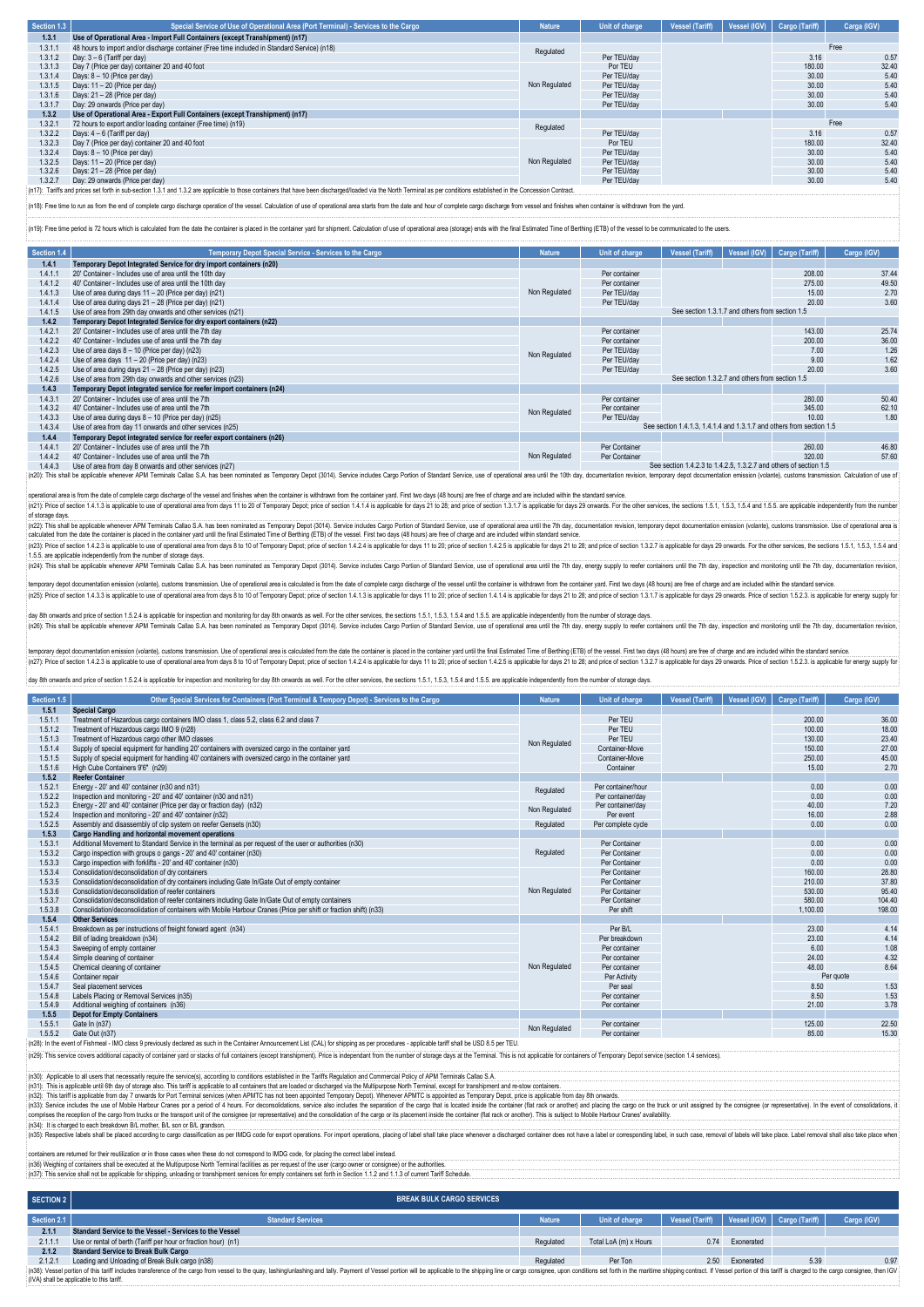| Section 2.2 | Special Services - Services to the Vessel (n5)                                                                                                                                                           | <b>Nature</b> | Unit of charge | <b>Vessel (Tariff)</b> | Vessel (IGV) | Cargo (Tariff)              | Carga (IGV) |
|-------------|----------------------------------------------------------------------------------------------------------------------------------------------------------------------------------------------------------|---------------|----------------|------------------------|--------------|-----------------------------|-------------|
| 2.2.1       | Hatches or Hold Lids (n6)                                                                                                                                                                                |               |                |                        |              |                             |             |
| 2.2.1.1     | Movement of ISO hatches                                                                                                                                                                                  | Regulated     | Per move       | 0.00                   | Exonerated   |                             |             |
| 2.2.2       | <b>Re-stow of Break Bulk Cargo</b>                                                                                                                                                                       |               |                |                        |              |                             |             |
| 2.2.2.1     | Re-stow via vessel                                                                                                                                                                                       | Regulated     | Per ton        | 3.26                   | Exonerated   |                             |             |
| 2.2.2.2     | Re-stow via quay (n39)                                                                                                                                                                                   |               | Per ton        | 4.18                   | Exonerated   |                             |             |
|             | (n39): This is applicable to the cargo that is re-stowed in the same hold (level) or in another hold (level) of the vessel which in both cases cargo requires to be temporarily transferred to the quay. |               |                |                        |              |                             |             |
|             |                                                                                                                                                                                                          |               |                |                        |              |                             |             |
| Section 2.3 | Special Service of Use of Operational Area (Port Terminal) - Services to the Cargo                                                                                                                       | <b>Nature</b> | Unit of charge | Vessel (Tariff)        |              | Vessel (IGV) Cargo (Tariff) | Carga (IGV) |
| 2.3.1       | Use of Operational Area - All traffic                                                                                                                                                                    |               |                |                        |              |                             |             |
| 2.3.1.1     | Days: 1 - 3 (Free time - included in Standard Service)                                                                                                                                                   | Regulated     |                |                        |              |                             | Free        |
| 2.3.1.2     | Days: 4 - 10 (Tariff for whole period or fraction period)                                                                                                                                                |               | Per ton        |                        |              | 22.11                       | 3.98        |
| 2.3.1.3     | Days: 11 - 20 (Tariff per day or fraction day)                                                                                                                                                           | Non Regulated | Per ton/day    |                        |              | 2.50                        | 0.45        |
| 2.3.1.4     | Days: 21 - onwards (Tariff per day or fraction day)                                                                                                                                                      |               | Per ton/day    |                        |              | 4.00                        | 0.72        |
|             |                                                                                                                                                                                                          |               |                |                        |              |                             |             |
| Section 2.4 | Special Service of Temporary Depot - Services to the Cargo                                                                                                                                               | <b>Nature</b> | Unit of charge | <b>Vessel (Tariff)</b> |              | Vessel (IGV) Cargo (Tariff) | Carga (IGV) |
| 2.4.1       | Temporary Depot Integrated Service - All traffic (n40)                                                                                                                                                   |               |                |                        |              |                             |             |
| 2.4.1.1     | Break Bulk Cargo - Includes use of operational area until day 10                                                                                                                                         |               | Per ton        |                        |              | 25.00                       | 4.5(        |
| 2.4.1.2     | Use of operational area from days 11 - 20 (Price per day of day fraction)                                                                                                                                | Non Regulated | Per ton/day    |                        |              | 1.50                        | 0.27        |

2.4.1.2 Use of operational area from day 21 onwards and other services (m41)<br>2.4.2 Use of operational area from day 21 onwards and other services (m41)<br>(n40): This is applicable whenever APM Terminals Callao S.A. is applic

| Section 2.5 | Other Special Services to Break Bulk Cargo (Port Terminal & Temporary Depot) - Services to the Cargo                                                                                                                           | <b>Nature</b> | Unit of charge     | Vessel (Tariff) | Vessel (IGV) | Cargo (Tariff) | Cargo (IGV) |
|-------------|--------------------------------------------------------------------------------------------------------------------------------------------------------------------------------------------------------------------------------|---------------|--------------------|-----------------|--------------|----------------|-------------|
| 2.5.1       | Use of Simple Depot - All traffic (n42)                                                                                                                                                                                        |               |                    |                 |              |                |             |
| 2.5.1.1     | Days: 1 - 30 (Price per month or fraction month)                                                                                                                                                                               | Non Regulated | Per m <sub>2</sub> |                 |              | 10.50          | 1.89        |
| 2.5.2       | <b>Special Cargo</b>                                                                                                                                                                                                           |               |                    |                 |              |                |             |
| 2.5.2.1     | Loading/Unloading of project cargo without mobile harbor crane (n43)                                                                                                                                                           |               | Per ton or m3      |                 |              | 13.08          | 2.35        |
| 2.5.2.2     | Loading/Unloading of project cargo with mobile harbor crane (n43)                                                                                                                                                              | Regulated     | Per ton or m3      |                 |              | 13.89          | 2.50        |
| 2.5.2.3     | Special treatment to hazardous cargo using equipment and additional personnel - direct treatment (n44)                                                                                                                         |               | Per ton            |                 |              | 11.07          | 1.99        |
| 2.5.2.4     | Special treatment to hazardous cargo using equipment and additional personnel - indirect treatment (n44)                                                                                                                       |               | Per ton            |                 |              | 18.98          | 3.42        |
| 2.5.3       | Cargo Handling and horizontal movement operations                                                                                                                                                                              |               |                    |                 |              |                |             |
| 2.5.3.1     | Additional Movement as per request of the user or competent authority                                                                                                                                                          |               | Per ton            |                 |              | 3.10           | 0.56        |
| 2.5.3.2     | Handling for registry of break bulk cargo (n45)                                                                                                                                                                                |               | Per ton            |                 |              | 3.10           | 0.56        |
| 2.5.3.3     | Deconsolidation/Consolidation of break bulk cargo with MAFIs (n46)                                                                                                                                                             | Non Regulated | Per MAFI           |                 |              | 250.00         | 45.00       |
| 2.5.3.4     | Desconsolidation/Consolidation of Break Bulk cargo in MAFI's with Mobile Harbour Cranes (Price per shift or fraction shift) (n47)                                                                                              |               | Per Shift          |                 |              | 1.100.00       | 198.00      |
| 2.5.3.5     | Deconsolidation/Consolidation of MAFIs (n48)                                                                                                                                                                                   |               | Per MAFI           | 75.00           | 13.50        |                |             |
| 2.5.4       | <b>Other services</b>                                                                                                                                                                                                          |               |                    |                 |              |                |             |
| 2.5.4.1     | Additional weighing (This does not include extra movement)                                                                                                                                                                     | Non Regulated | Per truck          |                 |              | 21.00          | 3.78        |
| 2.5.5       | Productivity increase for loading and unloading operations (n49)                                                                                                                                                               |               |                    |                 |              |                |             |
| 2.5.5.1     | Productivity higher or equal to 305 tons-hour                                                                                                                                                                                  |               | Per ton            |                 |              | 8.41           | 1.5'        |
| 2.5.5.2     | Productivity higher or equal to 406 tons-hour                                                                                                                                                                                  | Regulated     | Per ton            |                 |              | 8.90           | 1.60        |
| 2.5.5.3     | Productivity higher or equal to 610 tons-hour                                                                                                                                                                                  |               | Per ton            |                 |              | 9.84           | 1.77        |
|             | (n42): This service refers to receiving Break Bulk cargo, placing it in a designated area and storaging it for a period agreed by the exporter or importer and APM Terminals Callao S.A. This is applicable for Break Bulk car |               |                    |                 |              |                |             |

in container and is then stored as Break Bulk. Standard service shall not be provided to Break Bulk cargo in this case. Tariff for this service is applicable as Simple Depot only. Space is subject to availability.<br>(n43): T (n44): Tariff corresponds to loading and unloading operations of hazardous break bulk cargo (IMO) whenever additional equipment and/or personnel is to be provided as per Port Authority regulation or upon request of the use

.<br>personnel are not to be provided, then Standard Service tariff to break bulk cargo shall be applicable. Under direct treatment, import hazardous cargo is to be delivered to the serin the berth (next to the ship) immediat

(n45): This refers to handling of cargo using forkilits and/or gans for the registry or inspection of cargo. This service shall be provided upon request of the user (cargo consignee) or the authorities.<br>(n45): Price is app

(n49). This a splicable to assembly pleading or disassembly bepareding of MAFs for the devery bite shipping line. This is invold to increase the productivity for loading operations of breaks beling contains of break bulk c

Cargo consignee otherwise detailed in the maritime shipping agreement. If productivity is increased by decision of APM Terminals Callao S.A. without the user request, no charge will be applicable to the user.

| <b>SECTION 3</b> | <b>RO-RO CARGO SERVICES</b>                                                                                                                                                                                                    |               |                       |                        |              |                |             |
|------------------|--------------------------------------------------------------------------------------------------------------------------------------------------------------------------------------------------------------------------------|---------------|-----------------------|------------------------|--------------|----------------|-------------|
| Section 3.1      | <b>Standard Service</b>                                                                                                                                                                                                        | <b>Nature</b> | Unit of charge        | <b>Vessel (Tariff)</b> | Vessel (IGV) | Cargo (Tariff) | Carga (IGV) |
| 3.1.1            | Standard Service to the Vessel - Services to the Vessel                                                                                                                                                                        |               |                       |                        |              |                |             |
| 3.1.1.1          | Use or rental of berth (Tariff per hour or fraction hour) (n1)                                                                                                                                                                 | Regulated     | Total LoA (m) x Hours | 0.74                   | Exonerated   |                |             |
| 3.1.2            | <b>Standard Service to Ro-Ro Cargo</b>                                                                                                                                                                                         |               |                       |                        |              |                |             |
| 3.1.2.1          | Loading or Unloading of Ro-Ro Cargo (n50)                                                                                                                                                                                      | Regulated     | Per ton               | 3.50                   | Exonerated   | 26.49          | 4.77        |
|                  | (n50): Vessel portion of this tariff will be charged to the Shipping line (or representative), unless maritime shipping contract indicates otherwise. If Vessel portion of this tariff is charged to the cargo consignee, then |               |                       |                        |              |                |             |
| Section 3.2      | <b>Special Services - Services to the Vessel</b>                                                                                                                                                                               | <b>Nature</b> | Unit of charge        | Vessel (Tariff)        | Vessel (IGV) | Cargo (Tariff) | Carga (IGV) |
| 3.2.1            | Re-stow of Ro-Ro cargo                                                                                                                                                                                                         |               |                       |                        |              |                |             |
| 3.2.1.1          | Re-stow via vessel                                                                                                                                                                                                             | Regulated     | Per ton               | 3.00                   | Exonerated   |                |             |
| 3.2.1.2          | Re-stow via quay (n51)                                                                                                                                                                                                         |               | Per ton               | 5.25                   | Exonerated   |                |             |
|                  | (n51): This is applicable to the cargo that is re-stowed in the same hold (level) or in another hold (level) of the vessel which in both cases cargo requires to be temporarily transferred to the quay.                       |               |                       |                        |              |                |             |
| Section 3.3      | Special Service of Use of Operational Area (Port Terminal) - Services to the Cargo                                                                                                                                             | <b>Nature</b> | Unit of charge        | Vessel (Tariff)        | Vessel (IGV) | Cargo (Tariff) | Carga (IGV) |
| 3.3.1            | Use of Operational Area - All traffic (n52)                                                                                                                                                                                    |               |                       |                        |              |                |             |
| 3.3.1.1          | Days: 1 - 3 (Free time - included in Standard Service)                                                                                                                                                                         | Regulated     |                       |                        |              |                | Free        |
| 3.3.1.2          | Days: 4 - 10 (Price for total period or fraction period)                                                                                                                                                                       | Non Regulated | Per ton               |                        |              | 40.00          | 7.20        |
| 3.3.1.3          | Days: 11 - onwards (Price per day or fraction day)                                                                                                                                                                             |               | Per ton/day           |                        |              | 15.00          | 2.70        |
|                  | (n52): Prices of this section are applicable to all types of vehicle and machinery.                                                                                                                                            |               |                       |                        |              |                |             |
| Section 3.4      | Special Service of Temporary Depot - Services to the Cargo                                                                                                                                                                     | <b>Nature</b> | Unit of charge        | <b>Vessel (Tariff)</b> | Vessel (IGV) | Cargo (Tariff) | Carga (IGV) |

| 3.4.1   | Temporary Depot Integrated Service - All traffic (n53)                                                                                                                                                                         |               |             |                  |       |       |
|---------|--------------------------------------------------------------------------------------------------------------------------------------------------------------------------------------------------------------------------------|---------------|-------------|------------------|-------|-------|
| 3.4.1.1 | Ro-Ro cargo in general - Includes use of operational area until day 10                                                                                                                                                         |               | Per ton     |                  | 65.00 | 11.70 |
| 3.4.1.2 | Use of operational area from day 11 onwards (Price per day or fraction day)                                                                                                                                                    | Non Regulated | Per ton/dav |                  | 10.00 | 1.80  |
| 3.4.1.3 | Other services (n54)                                                                                                                                                                                                           |               |             | See secction 3.5 |       |       |
|         | {(n53): This is applicable whenever APM Terminals Callao S.A. is appointed as Temporary Depot (code 3014) after cargo has been previously coordinated and accepted by APMTC (Subject to space availability). It includes the S |               |             |                  |       |       |

(n53): This applicable whenver APM Terminals Called S.A. is appoined as Temporary Depot (code 3014) after cargo has been peviously condinated and accepted by PMIC (Subject to space and assembling). It includes the Standard (n54): Prices of section 3.5 apply to other services of Temporary Depot, independently from the number of storage days of RoRo cargo.

| Section 3.5 | other Special Services to Ro-Ro Cargo (Port Terminal & Temporary Depot) - Services to the Cargo                                                                                          | <b>Nature</b> | Unit of charge |       |       | Vessel (Tariff) Vessel (IGV) Cargo (Tariff) | Carga (IGV) |
|-------------|------------------------------------------------------------------------------------------------------------------------------------------------------------------------------------------|---------------|----------------|-------|-------|---------------------------------------------|-------------|
| 3.5.1       | <b>Handling Services in Storage area</b>                                                                                                                                                 |               |                |       |       |                                             |             |
| 3.5.1.1     | Handling for registry of Ro-Ro cargo (n55)                                                                                                                                               | Non Regulated | Per ton        |       |       | 10.50                                       | 1.89        |
| 3.5.1.2     | Extra movement of Ro-Ro cargo (n56)                                                                                                                                                      |               | Per ton        |       |       | 2.10                                        | 0.38        |
| 3.5.2       | Deconsolidation/Consolidation                                                                                                                                                            |               |                |       |       |                                             |             |
| 3.5.2.1     | Deconsolidation/Consolidation of Ro-Ro cargo with MAFIs (n57)                                                                                                                            |               | Per MAFI       |       |       | 250.00                                      | 45.00       |
| 3.5.2.2     | Desconsolidation/Consolidation of Ro-Ro cargo en MAFI's with Mobile Harbour Cranes (Price per shift or fraction shift) (n58)                                                             | Non Regulated | Per Shift      |       |       | 1.100.00                                    | 198.00      |
| 3.5.2.3     | Deconsolidation/Consolidation of MAFI's (n48)                                                                                                                                            |               | Per MAFI       | 75.00 | 13.50 |                                             |             |
|             | (n55). This ratare to handling of cargo using games and/or equipment for the registry or inspection of the cargo, as ner request of the user, (cargo owner or consignee), or authorities |               |                |       |       |                                             |             |

3.5.2.3 Deconsolidation/Consolidation of MAFI's (n48)<br>(n55). This relevant of cargo using amps and or equive the registry or inspection of the cargo, as per request of the user, (cargo owner or consignee), or authorities.<br>

| <b>SECTION 4</b> | <b>SOLID BULK CARGO</b>                                                   |               |                       |                        |              |                |             |
|------------------|---------------------------------------------------------------------------|---------------|-----------------------|------------------------|--------------|----------------|-------------|
| Section 4.1      | <b>Standard Service</b>                                                   | <b>Nature</b> | Unit of charge        | <b>Vessel (Tariff)</b> | Vessel (IGV) | Cargo (Tariff) | Carga (IGV) |
| 4.1.1            | Standard Service to the Vessel - Services to the Vessel                   |               |                       |                        |              |                |             |
| 4.1.1.1          | Use or rental of berth (Tariff per hour or fraction hour) (n1)            | Regulated     | Total LoA (m) x Hours | 0.74                   | Exonerated   |                |             |
| 4.1.2            | Standard Service to Solid Bulk Cargo - Services to the Cargo              |               |                       |                        |              |                |             |
| 4.1.2.1          | Loading or Unloading of Solid Bulk                                        | Regulated     | Per ton               |                        |              | 3.94           | 0.71        |
| Section 4.2      | <b>Special Services - Services to the Vessel</b>                          | <b>Nature</b> | Unit of charge        | <b>Vessel (Tariff)</b> | Vessel (IGV) | Cargo (Tariff) | Carga (IGV) |
| 4.2.1            | Hatches or Hold Lids(n6)                                                  |               |                       |                        |              |                |             |
| 4.2.1.1          | Movement of ISO hatches                                                   | Regulated     | Per move              | 0.00                   | Exonerated   |                |             |
| Section 4.3      | <b>Special Services - Services to the Cargo</b>                           |               | Unit of charge        | Vessel (Tariff)        | Vessel (IGV) | Cargo (Tariff) | Carga (IGV) |
| 4.3.1            | Use of Operational Area - All traffic                                     |               |                       |                        |              |                |             |
| 4.3.1.1          | Days: 1 - 5 (Free time - included in Standard Service) (n59)              | Regulated     |                       |                        |              |                | Free        |
| 4.3.1.2          | Days: 6 - 15 (Price for whole period or fraction period)                  |               | Per ton               |                        |              | 2.75           | 0.50        |
| 4.3.1.3          | Days: 16 - 30 (Price for whole period or fraction period)                 | Non Regulated | Per ton               |                        |              | 4.00           | 0.72        |
| 4.3.1.4          | Days: 31 - onwards (Price per day or fraction day)                        |               | Per ton/day           |                        |              | 0.40           | 0.07        |
| 4.3.2            | Other services                                                            |               |                       |                        |              |                |             |
| 4.3.2.1          | Additional weighing (Extra movement is not included) (n60)                | Non Regulated | Per truck             |                        |              | 21.00          | 3.78        |
|                  | (n59): Free days are given to goods which use absorbing towers and silos. |               |                       |                        |              |                |             |
|                  |                                                                           |               |                       |                        |              |                |             |

(n60): This service shall be provided within facilities of Multipurpose North Terminal as per request of user or authorities. (Extra) movement of solid bulk cargo is requested from its stacking area to the Gates area. Such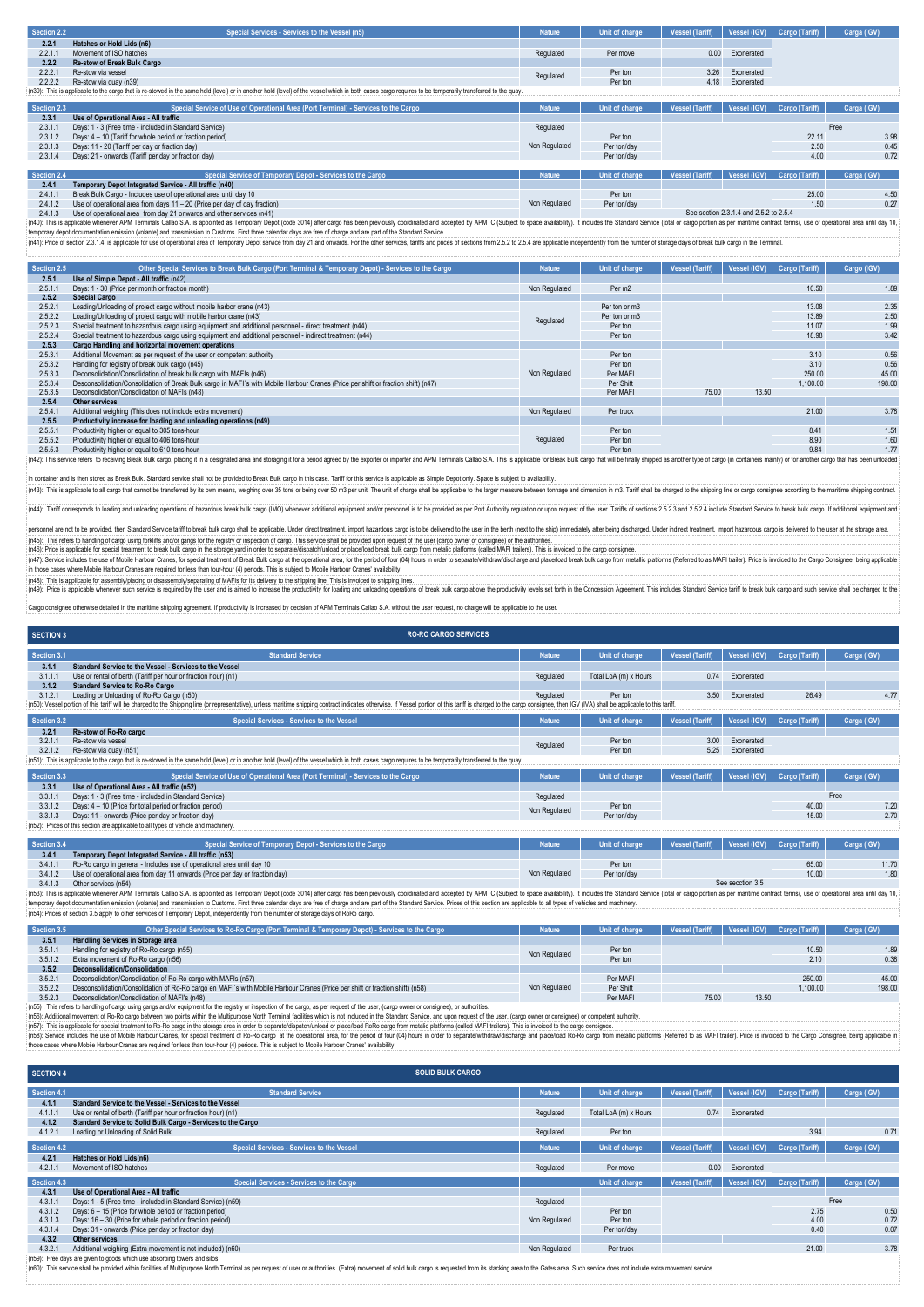| <b>SECTION 5</b> | <b>LIQUID BULK CARGO</b>                                                                                                                                                                                                      |               |                       |                        |            |                             |             |
|------------------|-------------------------------------------------------------------------------------------------------------------------------------------------------------------------------------------------------------------------------|---------------|-----------------------|------------------------|------------|-----------------------------|-------------|
| Section 5.1      | <b>Standard Service</b>                                                                                                                                                                                                       | <b>Nature</b> | Unit of charge        | Vessel (Tariff)        |            | Vessel (IGV) Cargo (Tariff) | Carga (IGV) |
| 5.1.1            | Standard Service to the Vessel - Services to the Vessel                                                                                                                                                                       |               |                       |                        |            |                             |             |
| 5.1.1.1          | Use or rental of berth (Tariff per hour or fraction hour) (n1)                                                                                                                                                                | Regulated     | Total LoA (m) x Hours | 0.74                   | Exonerated |                             |             |
| 5.1.2            | Standard Service to Liquid Bulk Cargo - Services to the Cargo                                                                                                                                                                 |               |                       |                        |            |                             |             |
| 5.1.2.1          | Loading or Unloading of Liquid Bulk                                                                                                                                                                                           | Regulated     | Per ton               |                        |            | 1.18                        | 0.21        |
|                  |                                                                                                                                                                                                                               |               |                       |                        |            |                             |             |
| Section 5.2      | <b>Special Services - Services to the Cargo</b>                                                                                                                                                                               | <b>Nature</b> | Unit of charge        | <b>Vessel (Tariff)</b> |            | Vessel (IGV) Cargo (Tariff) | Carga (IGV) |
| 5.2.1            | <b>Use of Contention Barriers</b>                                                                                                                                                                                             |               |                       |                        |            |                             |             |
| 5.2.1.1          | Use of Contention Barriers (Tariff per day or fraction day) (n61)                                                                                                                                                             | Regulated     | Per day               |                        |            | 428.92                      | 77.21       |
|                  | {(n61): This is applicable for the use of contention barriers during loading and unloading operations of hazardous substances and/or goods such as hydrocarbons and other liguid bulk. Service includes placing and unplacing |               |                       |                        |            |                             |             |
|                  | considers of hazardous liquid bulk shall be applicable to the cargo consignee, unless otherwise detailed in the maritime shipping contract.                                                                                   |               |                       |                        |            |                             |             |

**SECTION 6 PASSENGERS**

| Section 6.1                                                                   | <b>Standard Service</b>                                        | <b>Nature</b> | Unit of charge        | Vessel (Tariff)   Vessel (IGV)   Cargo (Tariff) |      |      | Carga (IGV) |
|-------------------------------------------------------------------------------|----------------------------------------------------------------|---------------|-----------------------|-------------------------------------------------|------|------|-------------|
| 6.1.1                                                                         | Standard Service to the Vessel - Services to the Vessel        |               |                       |                                                 |      |      |             |
| 6.1.1.                                                                        | Use or rental of berth (Tariff per hour or fraction hour) (n1) | Regulated     | Total LoA (m) x Hours | 0.74                                            | 0.13 |      |             |
| 6.1.2                                                                         | <b>Standard Service per Passenger</b>                          |               |                       |                                                 |      |      |             |
| 6.1.2.1                                                                       | Standard Service per Passenger (n62)                           | Regulated     | Per Passenger         |                                                 |      | 8.43 | 1.52        |
| (n62) Children under 12 years old and crew members are not subject to charge. |                                                                |               |                       |                                                 |      |      |             |

| <b>SECTION 7</b>                                                                                                                                                                                                               | <b>OTHER COMMON SERVICES TO THE VESSEL (n63)</b>                           |               |                |                 |              |                |             |  |  |  |  |
|--------------------------------------------------------------------------------------------------------------------------------------------------------------------------------------------------------------------------------|----------------------------------------------------------------------------|---------------|----------------|-----------------|--------------|----------------|-------------|--|--|--|--|
| Section 7.1                                                                                                                                                                                                                    | <b>Special Services - Services to the Vessel</b>                           | <b>Nature</b> | Unit of charge | Vessel (Tariff) | Vessel (IGV) | Cargo (Tariff) | Carga (IGV) |  |  |  |  |
| 7.1.1                                                                                                                                                                                                                          | <b>Use of Contention Barriers</b>                                          |               |                |                 |              |                |             |  |  |  |  |
| 7.1.1.1                                                                                                                                                                                                                        | Use of Contention Barriers (Tariff per hour or fraction hour) (n64)        | Regulated     | Por día        | 428.92          | 77.21        |                |             |  |  |  |  |
| 7.1.2                                                                                                                                                                                                                          | Other services                                                             |               |                |                 |              |                |             |  |  |  |  |
| 7.1.2.1                                                                                                                                                                                                                        | Water supply (n65)                                                         | Non Regulated | Per ton        | 6.00            | 1.08         |                |             |  |  |  |  |
| 7.1.2.2                                                                                                                                                                                                                        | Phone service                                                              | Non Regulated | Per activity   | Per quote       |              |                |             |  |  |  |  |
| 7.1.2.3                                                                                                                                                                                                                        | Vessel Holds cleaning and washing (price per gang-shift or fraction) (n66) | Non Regulated | Per gang/Shift | 500.00          | 90.00        |                |             |  |  |  |  |
| 7.1.2.4                                                                                                                                                                                                                        | Unloading of solid waste (n67)                                             | Non Regulated | Per M3         | 350.00          | 63.00        |                |             |  |  |  |  |
| (n63) Services applicable to all type of vessels.                                                                                                                                                                              |                                                                            |               |                |                 |              |                |             |  |  |  |  |
| (n64): This is applicable for the use of contention barriers during fuel supply operations to the vessel. Service includes placing and unplacing contention barriers as well as cleaning and drying service. Tariff for conten |                                                                            |               |                |                 |              |                |             |  |  |  |  |
| (n65): This shall be provided according to the Terminal's berth/pier availability or capacity and shall be charged to the shipping line or representative                                                                      |                                                                            |               |                |                 |              |                |             |  |  |  |  |
| (n66): This service refers to picking up solid wastage onboard the vessel such as materials from lashing/unlashing (wood, cardboard and others) as well as other authorized solid wastage (wastage of shipped or unloaded carg |                                                                            |               |                |                 |              |                |             |  |  |  |  |
| to unloading or receiving recoverable waste from vessels, such as: plastics, plastic or metal cords, wood, cardboard, paper, magazines, and any other of the same type. Minimum invoice shall be US\$                          |                                                                            |               |                |                 |              |                |             |  |  |  |  |
|                                                                                                                                                                                                                                |                                                                            |               |                |                 |              |                |             |  |  |  |  |

# **COMMERCIAL POLICIES (n68)**

:<br>(n68): For further details on the scope and conditions of applicable discounts, offers and promotions, see Charter V of Tariffs Regulation and Commercial Policy of APM Terminals Callao S.A. published on website: www.apmt

## **COMMERCIAL POLICIES**

**SECTION 8**

**DISCOUNTS, OFFERS AND PROMOTIONS**

Discounts, offers and promotions are commonly accepted practices that answer to compensatory circumstances which shall be determined by APM TERMINALS CALLAO S.A. in compliance with the principle of non-discrimination, equa

In this regard, APM TERMINALS CALLAO S.A. shall generally establish the following commercial practices of discounts, offers and promotions:

*Discounts* Discounts shall be effective during the period established by APM TERMINALS CALLAO S.A. User shall consider the possibility that discounts may not be renewed.

Promotions and/or temporary offers<br>APM TERMINALS CALLAO SA. may temporarily provide, as part of its commercial policy, offers and/or promotions, as long as permanent equivalent conditions remain.<br>For cases forseen in Secti

### APM TERMINALS CALLAO S.A. shall also publish termination date or modification of discounts, promotion and/or offers on its website on time. **CRITERIA POR THE APPLICATION OF DISCOUNTS, OFFERS AND PROMOTIONS**

CALLAT TERMINALS CALLAD AT SHOW THE UNIVERSITY OF THE CHILAO STATE THIS AND THE AND THE RESPONDED TO THE STATE ORDINAL CALLAD STREET AND A STATE AND THE MINOR CONSIDERING THE FOLLOWING CRITERIA:<br>Cost-benefit evaluation

### Cost-benefit evaluation

Market competitiveness<br>Promotion of those services that could not have been provided without the application of discounts and/or promotions.<br>Generation of more demand of services provided to Vessels, Cargo and others.<br>Gene

Discounts, offers and/or promotions are addressed to all duly incorporated and formally represented User.